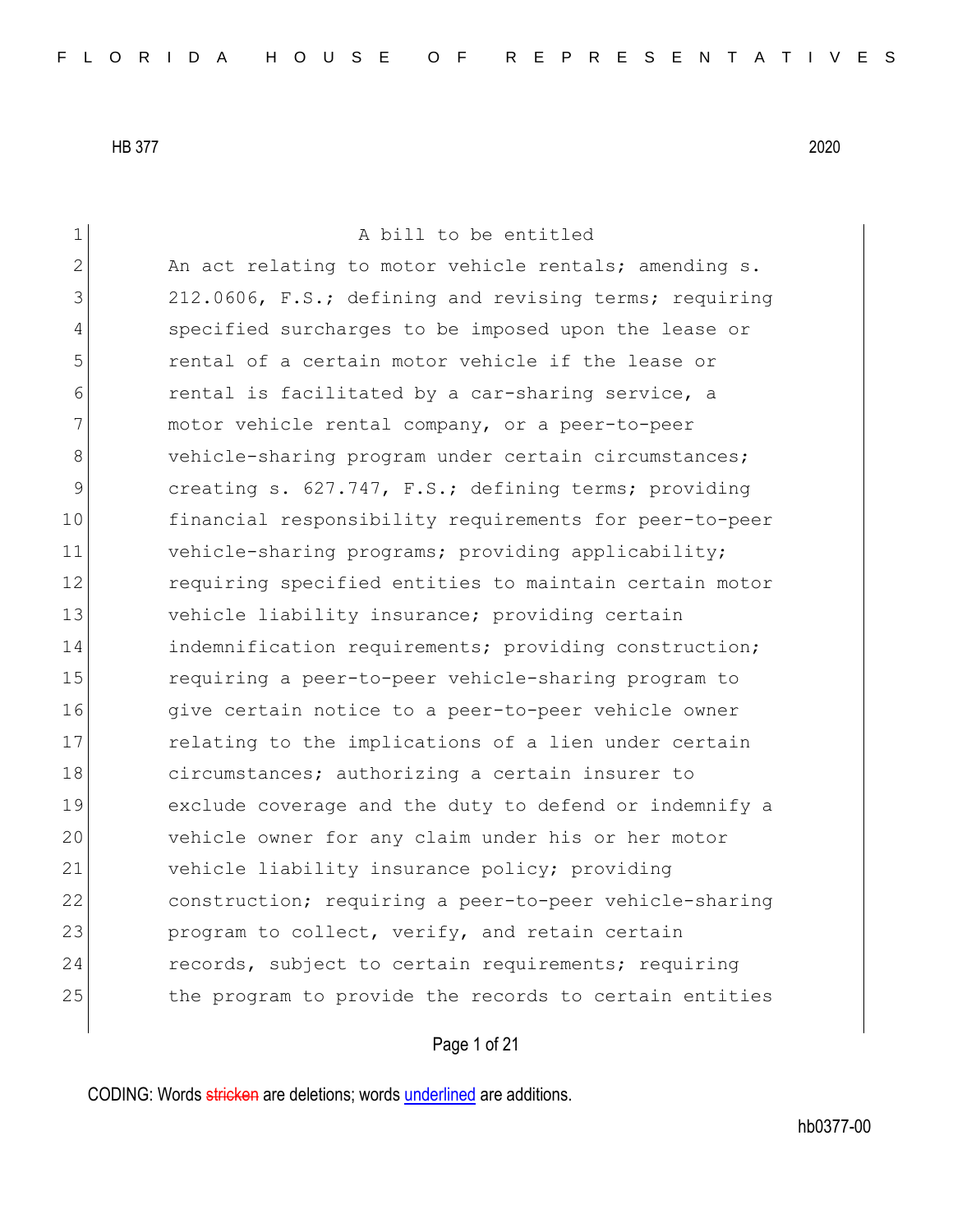26 and under certain circumstances; authorizing a motor 27 vehicle insurer that defends or indemnifies a claim 28 arising from the operation of a peer-to-peer vehicle 29 that is excluded under the terms of its policy to seek 30 contribution against specified entities under certain 31 circumstances; providing that a peer-to-peer vehicle-32 sharing program has an insurable interest in a vehicle 33 during the sharing period; providing construction; 34 authorizing a peer-to-peer vehicle-sharing program to 35 own and maintain as the named insured policies of 36 motor vehicle liability insurance which provide 37 Specified coverage; requiring each peer-to-peer 38 vehicle-sharing program agreement made in this state 39 to disclose specified information to the peer-to-peer 40 vehicle owner and the peer-to-peer vehicle driver; 41 requiring a peer-to-peer vehicle-sharing program to 42 have sole responsibility for certain equipment; 43 requiring the program to agree to indemnify and hold 44 harmless the owner for any damage to or theft of such 45 equipment under certain circumstances; authorizing the 46 program to seek indemnity from the driver for any loss 47 or damage to such equipment which occurs during the 48 sharing period; requiring a peer-to-peer vehicle-49 Sharing program to verify certain information and 50 notify the peer-to-peer vehicle owner of certain

## Page 2 of 21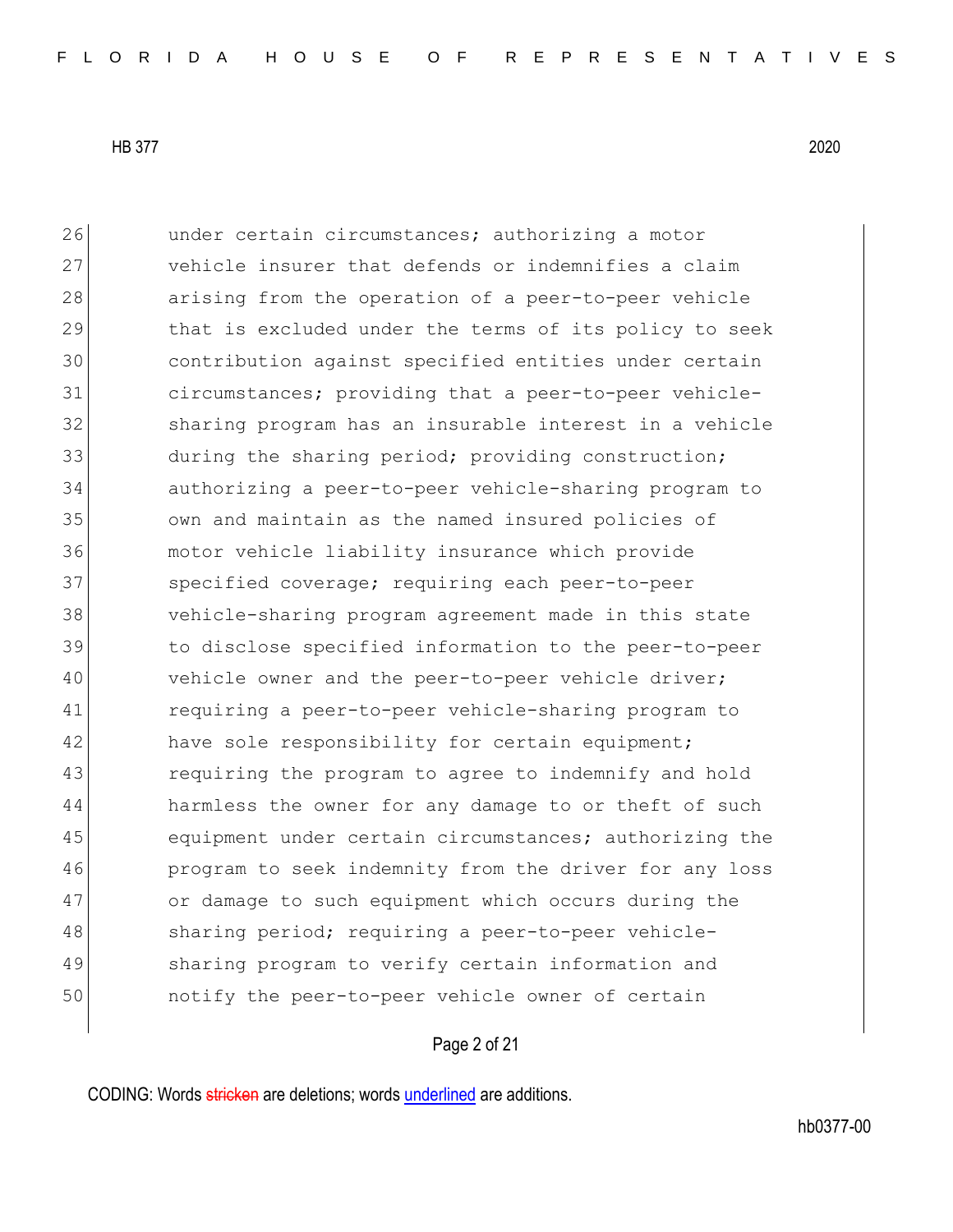75 to read:

51 requirements related to safety recalls, subject to 52 **b** certain requirements; providing restrictions and 53 requirements for the owner if he or she has received 54 notice of a certain safety recall on the vehicle; 55 prohibiting a peer-to-peer vehicle-sharing program 56 from entering into a certain agreement with a driver 57 unless the driver meets specified requirements related 58 to a driver license or authorization to drive peer-to-59 **peer vehicles;** prohibiting the program from renting a 60 motor vehicle to another until the driver license of 61 bthe peer-to-peer vehicle driver has been inspected and 62 verified as being unexpired; requiring the program to 63 keep specified records; requiring such records to be 64 open to inspection by specified entities; providing 65 that, under certain circumstances, the peer-to-peer 66 vehicle-sharing program is deemed to have met 67 specified requirements when the program requires the 68 driver to verify at a certain time that he or she is 69 duly licensed and that the license is unexpired; 70 **providing an effective date.** 71 72 Be It Enacted by the Legislature of the State of Florida: 73

Page 3 of 21

74 Section 1. Section 212.0606, Florida Statutes, is amended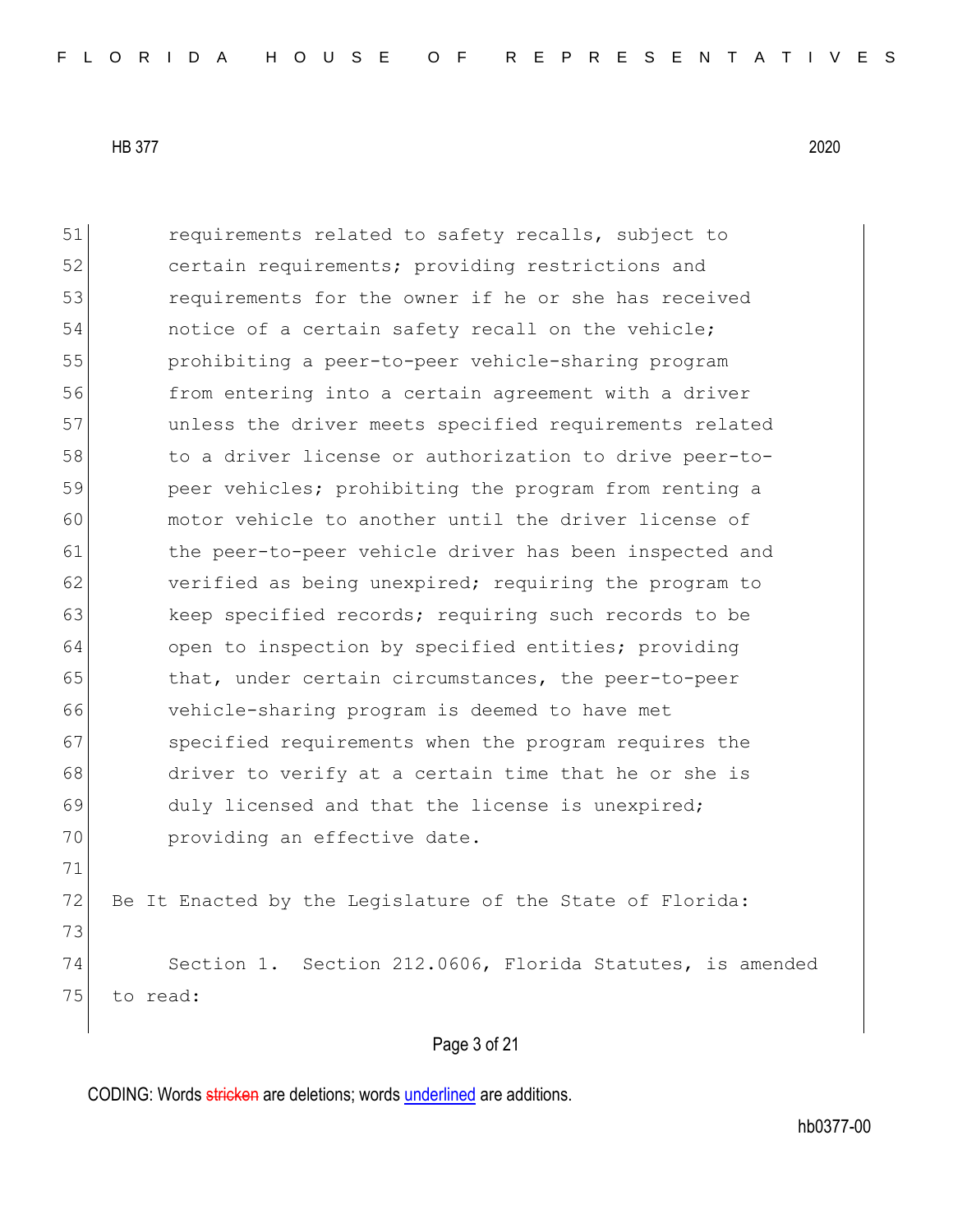| FLORIDA HOUSE OF REPRESENTATIVES |  |
|----------------------------------|--|
|----------------------------------|--|

| 76  | 212.0606 Rental car surcharge.-                                  |
|-----|------------------------------------------------------------------|
| 77  | (1) As used in this section, the term:                           |
| 78  | (a) "Car-sharing service" means a membership-based               |
| 79  | organization or business, or division thereof, which requires    |
| 80  | the payment of an application fee or a membership fee and        |
| 81  | provides member access to motor vehicles:                        |
| 82  | 1. Only at locations that are not staffed by car-sharing         |
| 83  | service personnel employed solely for the purpose of interacting |
| 84  | with car-sharing service members;                                |
| 85  | Twenty-four hours per day, 7 days per week;<br>2.                |
| 86  | 3. Only through automated means, including, but not              |
| 87  | limited to, a smartphone application or an electronic membership |
| 88  | card;                                                            |
| 89  | On an hourly basis or for a shorter increment of time;<br>4.     |
| 90  | 5.<br>Without a separate fee for refueling the motor vehicle;    |
| 91  | Without a separate fee for minimum financial<br>6.               |
| 92  | responsibility liability insurance; and                          |
| 93  | 7. Owned or controlled by the car-sharing service or its         |
| 94  | affiliates.                                                      |
| 95  | "Dealer" means a car-sharing service, motor vehicle<br>(b)       |
| 96  | rental company, or peer-to-peer vehicle-sharing program.         |
| 97  | (c) "Motor vehicle rental company" means an entity that is       |
| 98  | in the business of providing motor vehicles to the public under  |
| 99  | a rental agreement for 30 days or less for financial             |
| 100 | consideration.                                                   |
|     |                                                                  |

Page 4 of 21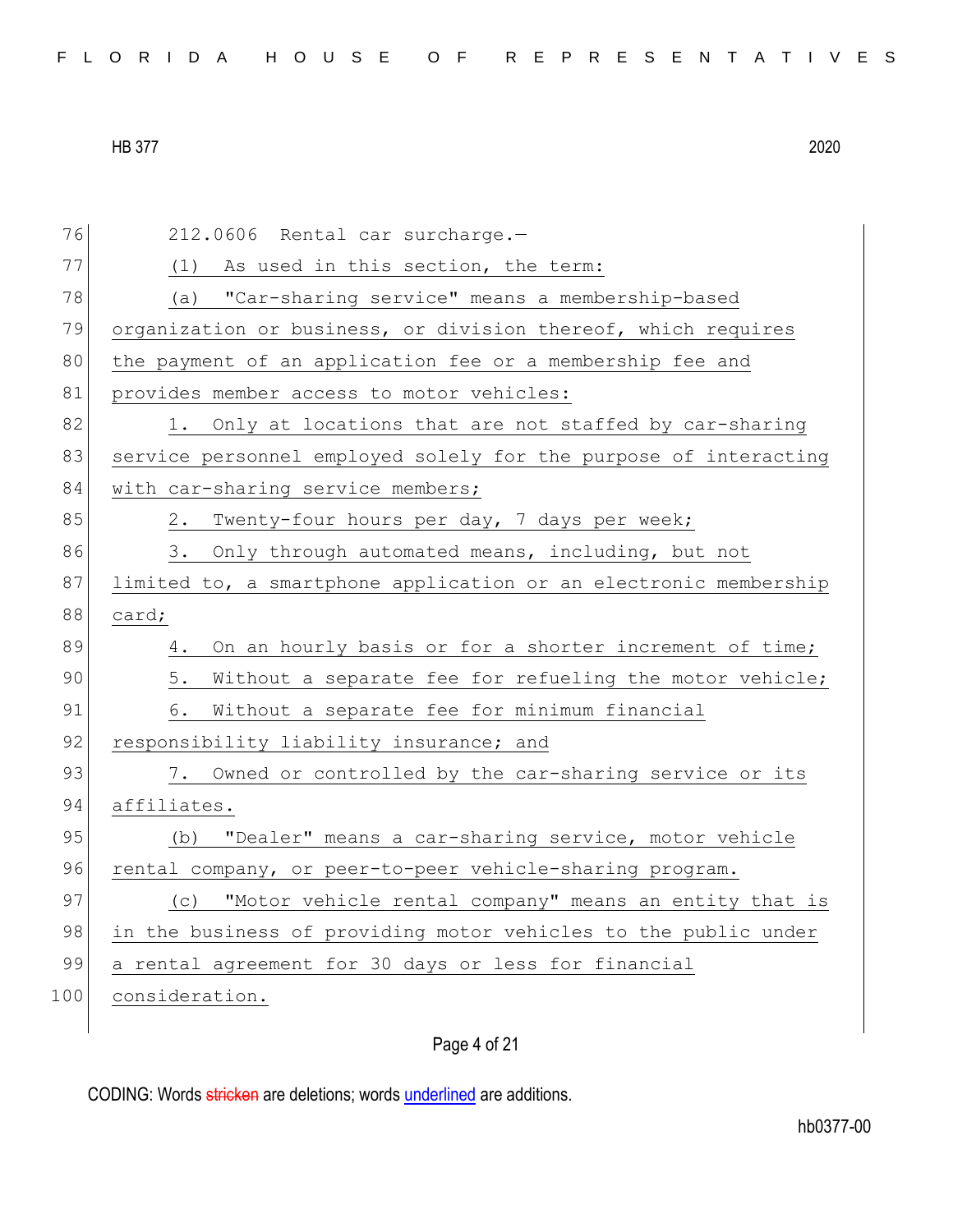101 (d) "Peer-to-peer vehicle-sharing program" has the same 102 meaning as in s. 627.747. 103 (2) $(1)$  Except as provided in subsection (3)  $(2)$ , a 104 surcharge of \$2 per day or any part of a day is imposed upon the 105 lease or rental of a motor vehicle that is <del>licensed for hire and</del> 106 designed to carry fewer than nine passengers, regardless of 107 whether the motor vehicle is licensed in this state, if the 108 lease or rental is facilitated, in person or through digital 109 means, by a car-sharing service, a motor vehicle rental company, 110 or a peer-to-peer vehicle-sharing program for financial 111 consideration without transfer of the title of the motor 112 vehicle. The surcharge applies to only the first 30 days of the 113 term of a lease or rental. The surcharge is subject to all 114 applicable taxes imposed by this chapter. 115 (3) $(2)$  A member of a car-sharing service who uses a motor 116 vehicle as described in subsection (2)  $(1)$  for less than 24 117 hours pursuant to an agreement with the car-sharing service 118 shall pay a surcharge of \$1 per usage. A member of a car-sharing 119 service who uses the same motor vehicle for 24 hours or more 120 shall pay a surcharge of \$2 per day or any part of a day as 121 provided in subsection (2)  $(1)$ . The surcharge imposed under this 122 subsection does not apply to the lease, rental, or use of a 123 motor vehicle from a location owned, operated, or leased by or 124 for the benefit of an airport or airport authority For purposes 125 of this subsection, the term "car-sharing service" means a

Page 5 of 21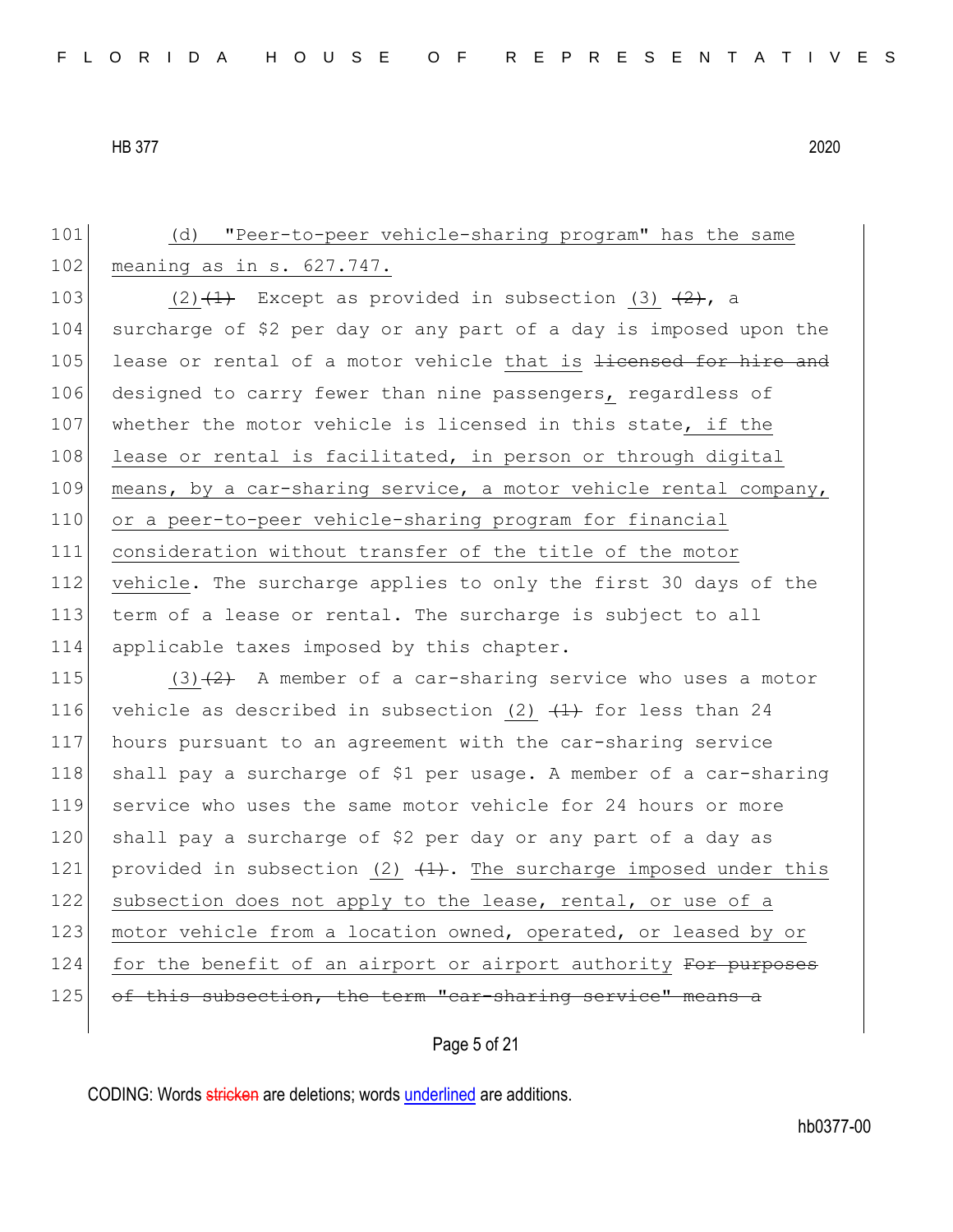|  |  |  |  |  |  | FLORIDA HOUSE OF REPRESENTATIVES |  |  |  |  |  |  |  |  |  |
|--|--|--|--|--|--|----------------------------------|--|--|--|--|--|--|--|--|--|
|--|--|--|--|--|--|----------------------------------|--|--|--|--|--|--|--|--|--|

126 membership-based organization or business, or division thereof, 127 which requires the payment of an application or membership fee 128 and provides member access to motor vehicles:  $129$  (a) Only at locations that are not staffed by car-sharing 130 service personnel employed solely for the purpose of interacting 131 with car-sharing service members; 132 (b) Twenty-four hours per day, 7 days per week; 133 (e) Only through automated means, including, but not 134 limited to, smartphone applications or electronic membership  $135$  cards: 136 (d) On an hourly basis or for a shorter increment of time; 137 **(e)** Without a separate fee for refueling the motor 138 vehicle: 139  $(f)$  Without a separate fee for minimum financial 140 responsibility liability insurance; and 141 (g) Owned or controlled by the car-sharing service or its 142 affiliates. 143 144 The surcharge imposed under this subsection does not apply to  $145$  the lease, rental, or use of a motor vehicle from a location 146 owned, operated, or leased by or for the benefit of an airport 147 or airport authority. 148  $(4)$   $(3)$  (a) Notwithstanding s. 212.20, and less the costs of 149 administration, 80 percent of the proceeds of this surcharge 150 shall be deposited in the State Transportation Trust Fund, 15.75

Page 6 of 21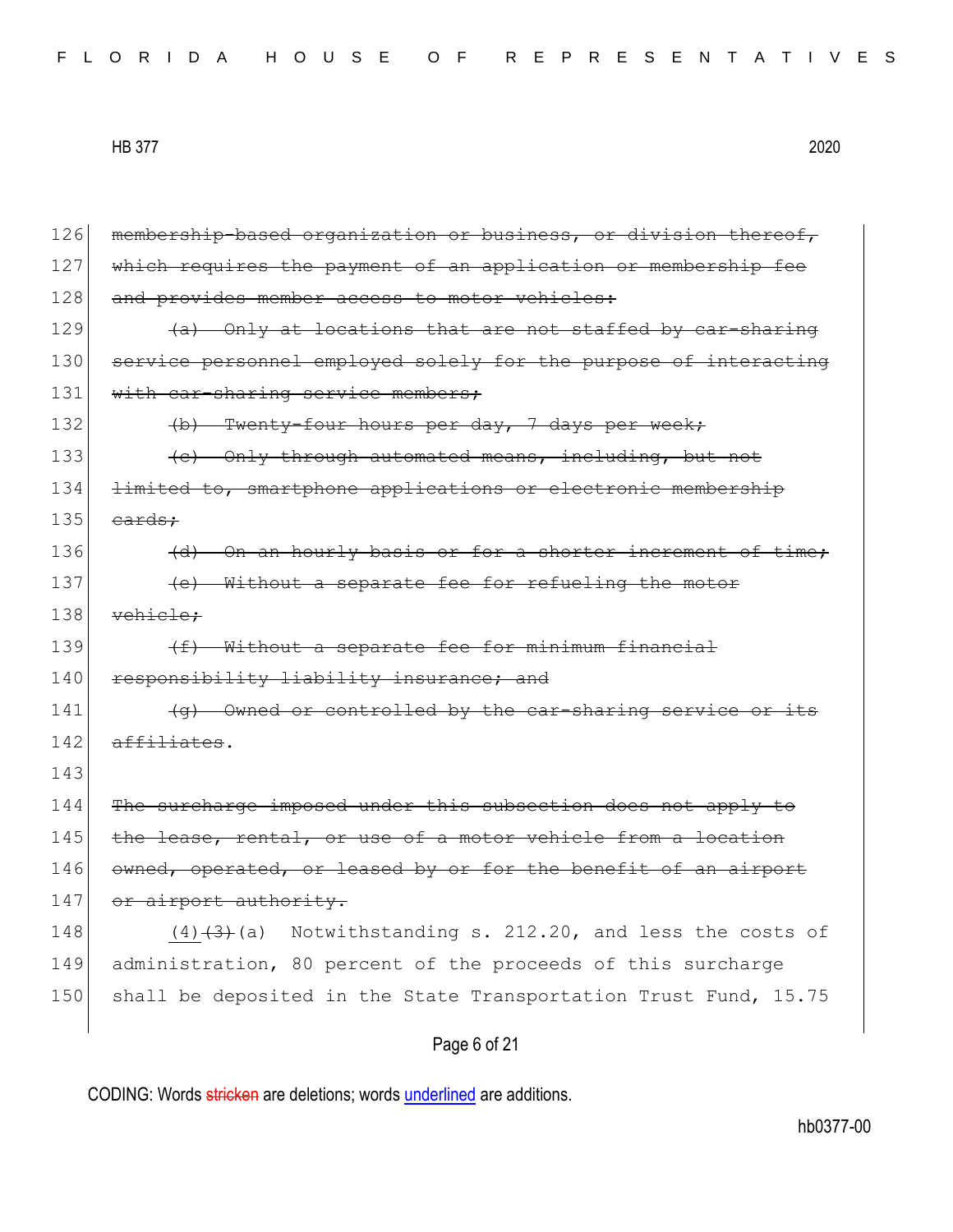151 percent of the proceeds of this surcharge shall be deposited in 152 the Tourism Promotional Trust Fund created in s. 288.122, and 153 4.25 percent of the proceeds of this surcharge shall be 154 deposited in the Florida International Trade and Promotion Trust 155 Fund. For the purposes of this subsection, the term "proceeds of 156 this surcharge" of the surcharge means all funds collected and 157 received by the department under this section, including 158 interest and penalties on delinquent surcharges. The department 159 shall provide the Department of Transportation rental car 160 surcharge revenue information for the previous state fiscal year 161 by September 1 of each year.

162 (b) Notwithstanding any other provision of law, the 163 proceeds deposited in the State Transportation Trust Fund shall 164 be allocated on an annual basis in the Department of 165 Transportation's work program to each department district, 166 except the Turnpike District. The amount allocated to each 167 district shall be based on the amount of proceeds attributed to 168 the counties within each respective district.

169  $(5)(a)$   $(4)$  Except as provided in this section, the 170 department shall administer, collect, and enforce the surcharge 171 as provided in this chapter.

 $\vert$  (b)  $\vert$  The department shall require a dealer dealers to 173 report surcharge collections according to the county to which the surcharge was attributed. For purposes of this section, the surcharge shall be attributed to the county where the rental

## Page 7 of 21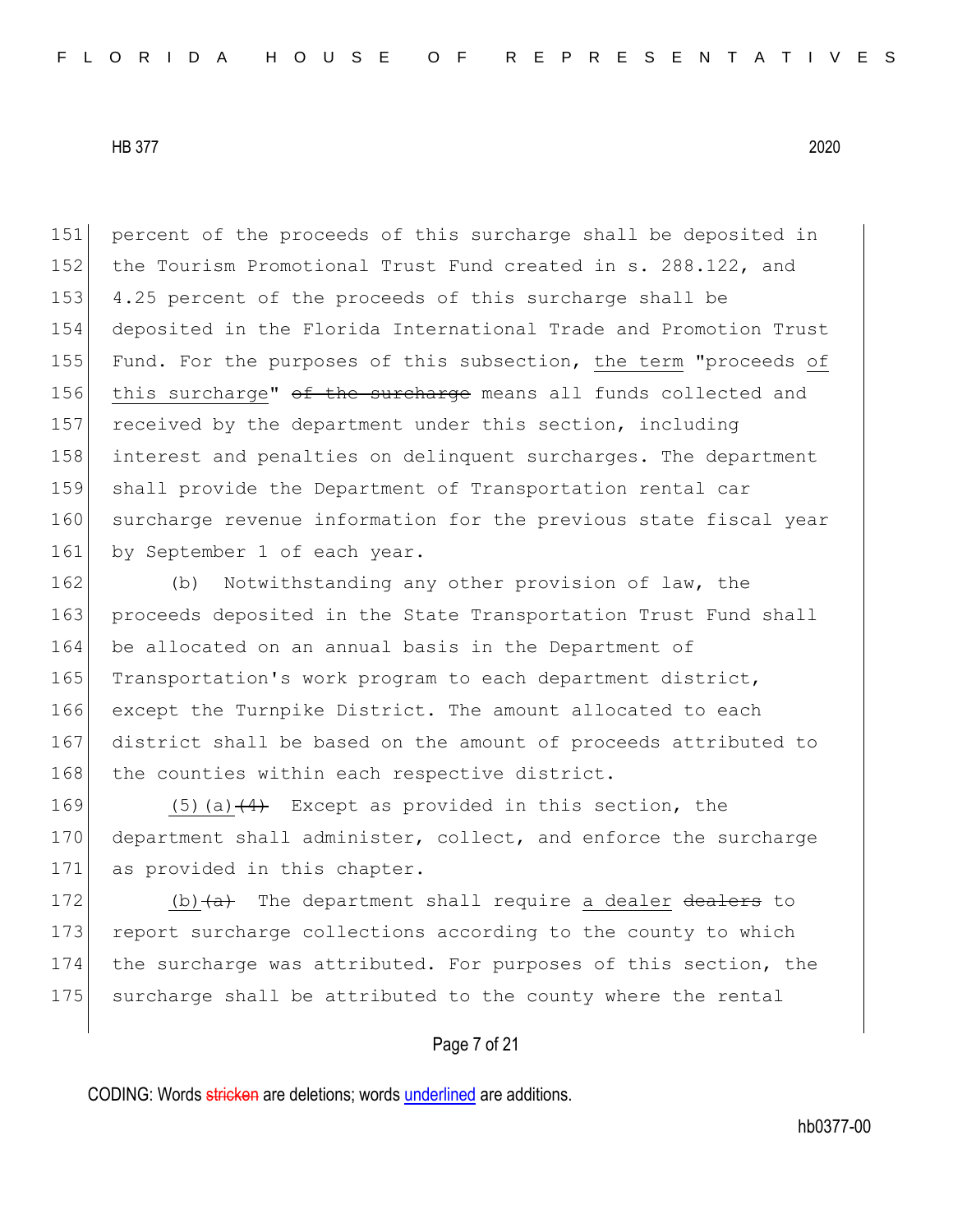176 agreement was entered into.

177  $(c)$  (c)  $(b)$  A dealer Dealers who collects collect the rental 178 car surcharge shall report to the department all surcharge 179 revenues attributed to the county where the rental agreement was 180 entered into on a timely filed return for each required 181 reporting period. The provisions of this chapter which apply to 182 interest and penalties on delinquent taxes apply to the 183 surcharge. The surcharge shall not be included in the 184 calculation of estimated taxes pursuant to s. 212.11. The 185 dealer's credit provided in s. 212.12 does not apply to any 186 amount collected under this section.

187 (6) $\left(5\right)$  The surcharge imposed by this section does not 188 apply to a motor vehicle provided at no charge to a person whose 189 motor vehicle is being repaired, adjusted, or serviced by the 190 entity providing the replacement motor vehicle.

191 Section 2. Section 627.747, Florida Statutes, is created 192 to read:

193 627.747 Peer-to-peer vehicle-sharing program.

- 194 (1) DEFINITIONS.—As used in this section, the term: 195 (a) "Peer-to-peer vehicle" or "vehicle" means a vehicle 196 made available for sharing through a peer-to-peer vehicle-197 sharing program, used nonexclusively for peer-to-peer vehicle 198 sharing, and used by the peer-to-peer vehicle owner for personal
	- 199 use outside of peer-to-peer vehicle sharing.
	-

200 (b) "Peer-to-peer vehicle delivery period" or "delivery

Page 8 of 21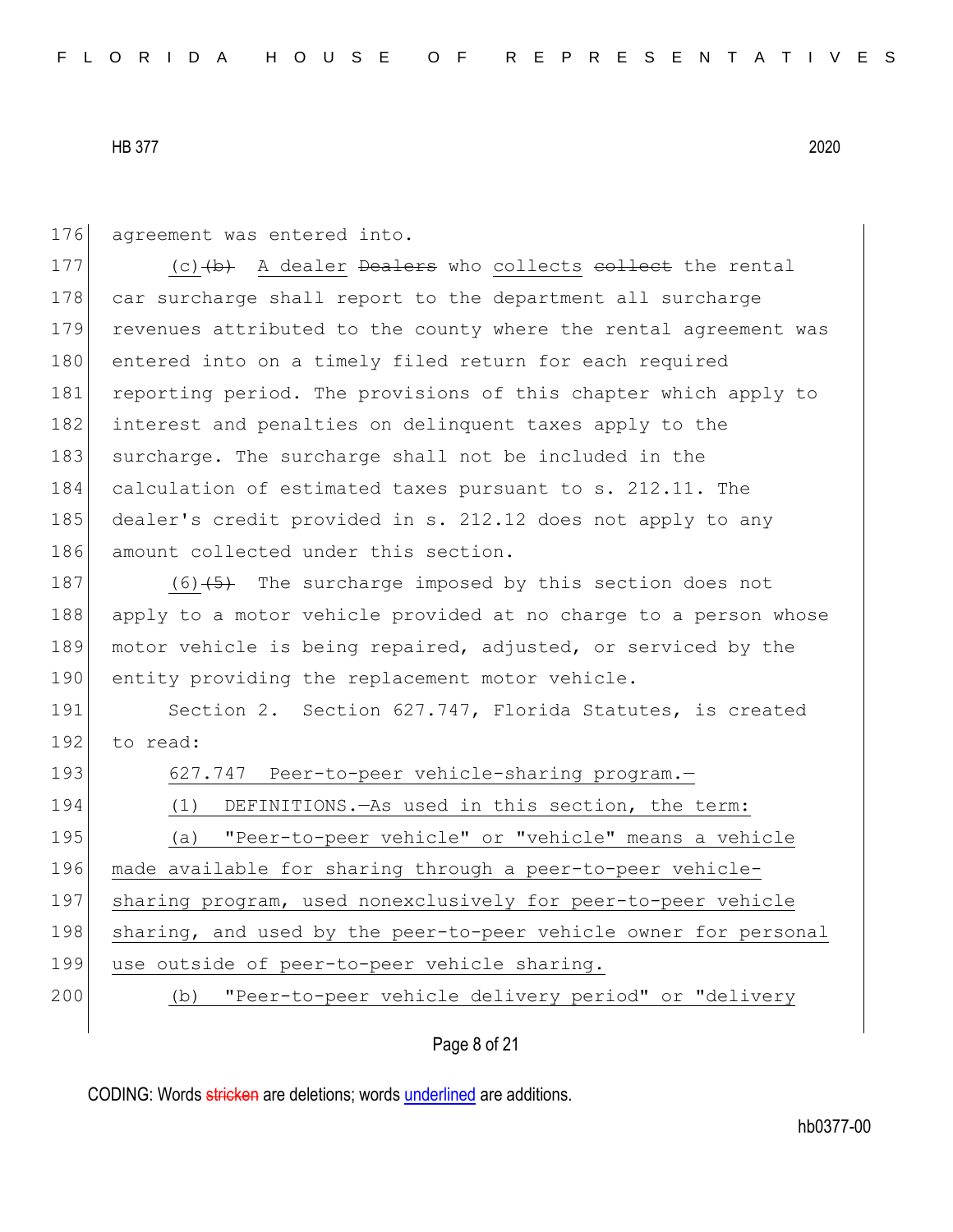| 201 | period" means the period of time during which a peer-to-peer     |
|-----|------------------------------------------------------------------|
| 202 | vehicle is being delivered to the location where the peer-to-    |
| 203 | peer vehicle-sharing start time commences, if applicable, as     |
| 204 | documented by the governing peer-to-peer vehicle-sharing program |
| 205 | agreement.                                                       |
| 206 | "Peer-to-peer vehicle driver" or "driver" means an<br>(C)        |
| 207 | individual who has been authorized to drive the peer-to-peer     |
| 208 | vehicle by the peer-to-peer vehicle owner under a peer-to-peer   |
| 209 | vehicle-sharing program agreement.                               |
| 210 | "Peer-to-peer vehicle owner" or "owner" means the<br>(d)         |
| 211 | registered owner of a peer-to-peer vehicle made available for    |
| 212 | sharing to peer-to-peer vehicle drivers through a peer-to-peer   |
| 213 | vehicle-sharing program.                                         |
| 214 | "Peer-to-peer vehicle sharing" or "sharing" means the<br>(e)     |
| 215 | authorized use of a peer-to-peer vehicle by an individual other  |
| 216 | than the peer-to-peer vehicle owner through a peer-to-peer       |
| 217 | vehicle-sharing program.                                         |
| 218 | "Peer-to-peer vehicle-sharing period" or "sharing<br>(f)         |
| 219 | period" means the period of time that commences with the peer-   |
| 220 | to-peer vehicle delivery period or, if there is no peer-to-peer  |
| 221 | vehicle delivery period, that commences with the peer-to-peer    |
| 222 | vehicle-sharing start time and in either case ends at the peer-  |
| 223 | to-peer vehicle-sharing termination time.                        |
| 224 | "Peer-to-peer vehicle-sharing program" or "program"<br>(၂)       |
| 225 | means a business platform that connects peer-to-peer vehicle     |
|     |                                                                  |

Page 9 of 21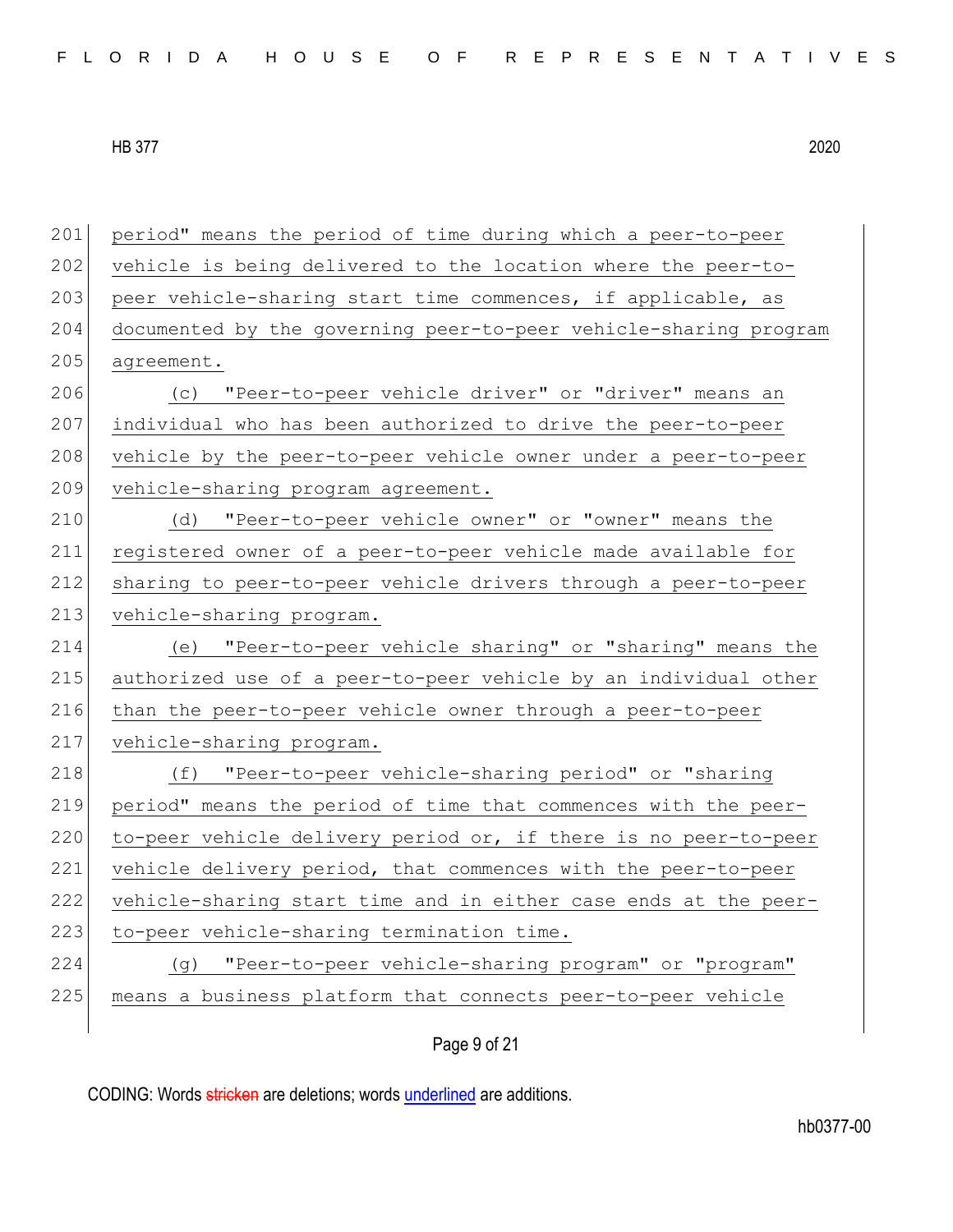| 226 | owners with peer-to-peer vehicle drivers to enable the sharing    |
|-----|-------------------------------------------------------------------|
| 227 | of peer-to-peer vehicles for financial consideration.             |
| 228 | "Peer-to-peer vehicle-sharing program agreement" or<br>(h)        |
| 229 | "agreement" means the terms and conditions applicable to a peer-  |
| 230 | to-peer vehicle owner and a peer-to-peer vehicle driver which     |
| 231 | govern the use of a peer-to-peer vehicle through a peer-to-peer   |
| 232 | vehicle-sharing program.                                          |
| 233 | (i) "Peer-to-peer vehicle-sharing start time" or "start           |
| 234 | time" means the time when the peer-to-peer vehicle becomes        |
| 235 | subject to the control of the peer-to-peer vehicle driver at or   |
| 236 | after the time the reservation of a peer-to-peer vehicle is       |
| 237 | scheduled to begin, as documented in the records of a peer-to-    |
| 238 | peer vehicle-sharing program.                                     |
|     |                                                                   |
| 239 | "Peer-to-peer vehicle-sharing termination time" or<br>$(\dagger)$ |
| 240 | "termination time" means the earliest of the following events:    |
| 241 | The expiration of the agreed-upon period of time<br>1.            |
| 242 | established for the use of a peer-to-peer vehicle according to    |
| 243 | the terms of the vehicle-sharing program agreement, if the peer-  |
| 244 | to-peer vehicle is delivered to the location agreed upon in the   |
| 245 | peer-to-peer vehicle-sharing program agreement;                   |
| 246 | The expiration of the time period established for use<br>2.       |
| 247 | of the peer-to-peer vehicle when the peer-to-peer vehicle is      |
| 248 | returned to an alternate location agreed upon by the peer-to-     |
| 249 | peer vehicle owner and the peer-to-peer vehicle driver as         |
| 250 | communicated through a peer-to-peer vehicle-sharing program; or   |

Page 10 of 21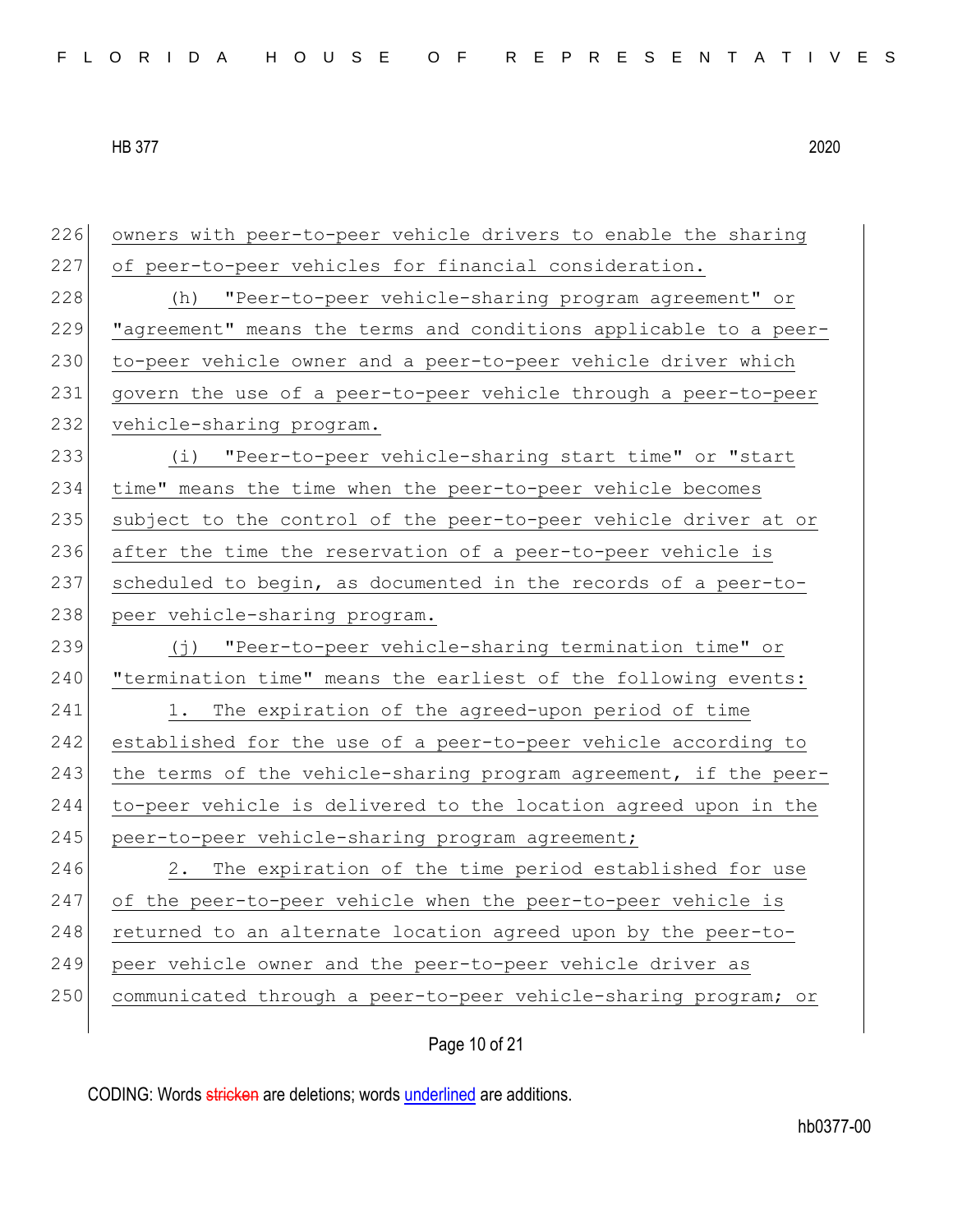| FLORIDA HOUSE OF REPRESENTATIVES |  |
|----------------------------------|--|
|----------------------------------|--|

251 3. The peer-to-peer vehicle owner or the owner's 252 authorized designee takes possession and control of the peer-to-253 peer vehicle. 254 (2) FINANCIAL RESPONSIBILITY.— 255 (a) A peer-to-peer vehicle-sharing program shall assume 256 the liability of a peer-to-peer vehicle owner, except as 257 provided in paragraph (b), for bodily injury or property damage 258 to third parties or uninsured and underinsured motorist or 259 personal injury protection losses during the peer-to-peer 260 vehicle-sharing period in an amount stated in the peer-to-peer 261 vehicle-sharing program. 262 (b) The assumption of liability under paragraph (a) does 263 not apply to any peer-to-peer vehicle owner when: 264 1. A peer-to-peer vehicle owner makes an intentional or 265 fraudulent material misrepresentation or omission to the peer-266 to-peer vehicle-sharing program before the peer-to-peer vehicle-267 sharing period in which the loss occurred; or 268 2. A peer-to-peer vehicle owner acts in concert with a 269 peer-to-peer vehicle driver who fails to return the vehicle 270 pursuant to the terms of the peer-to-peer vehicle-sharing 271 program agreement. 272 (c) The assumption of liability under paragraph (a) 273 applies to bodily injury and property damage losses by damaged 274 third parties as required under s. 324.021(7). 275 (d) A peer-to-peer vehicle-sharing program shall ensure

Page 11 of 21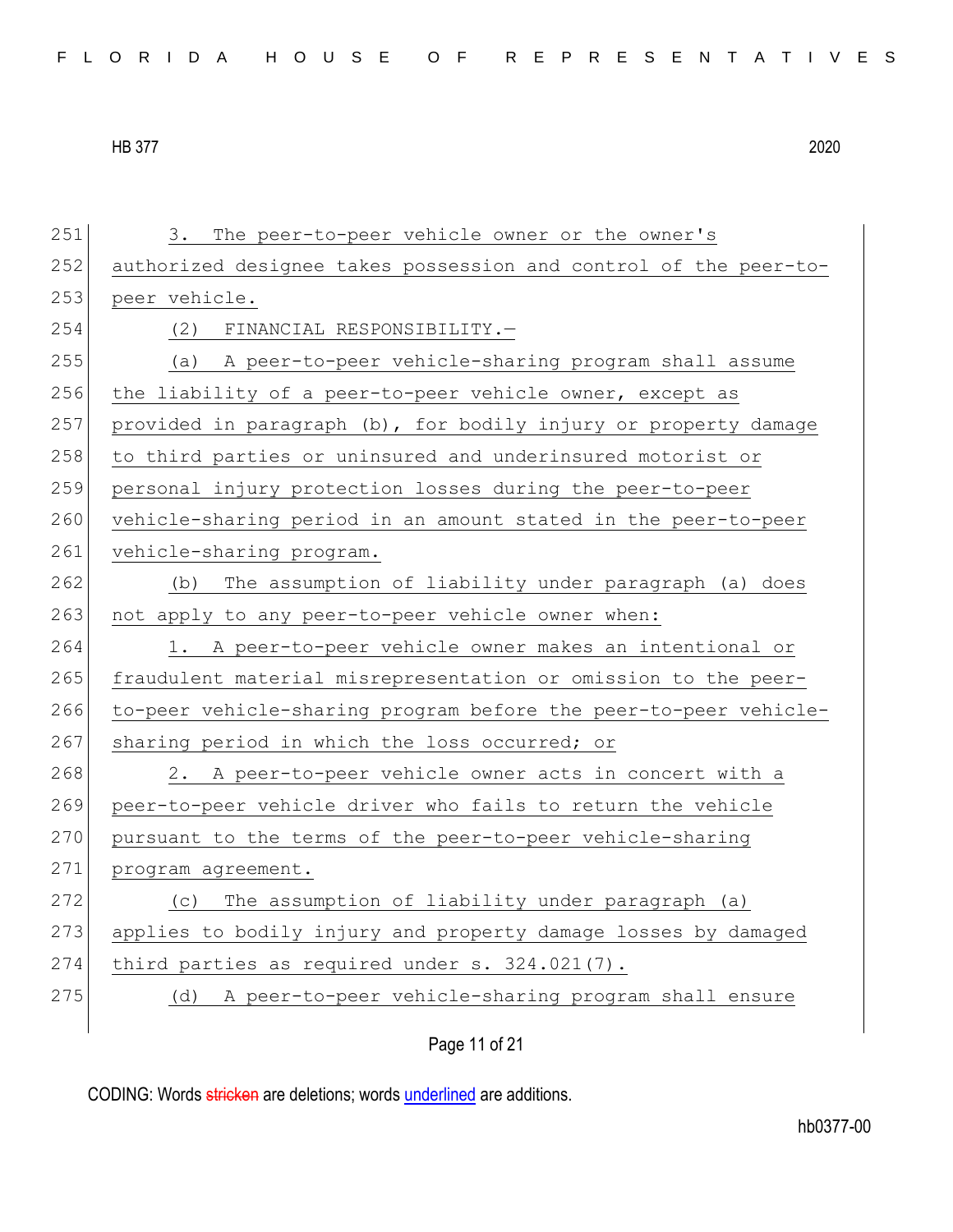276 that, during each peer-to-peer vehicle-sharing period, the peer-277 to-peer vehicle owner and the peer-to-peer vehicle driver are 278 insured under a motor vehicle liability insurance policy that 279 provides insurance coverage in amounts no less than the minimum 280 amounts provided in s.  $324.021(7)$ , and: 281 1. Recognizes that the peer-to-peer vehicle insured under 282 the policy is made available and used through a peer-to-peer 283 vehicle-sharing program; or 284 2. Does not exclude use of a peer-to-peer vehicle by a 285 peer-to-peer vehicle driver. 286 (e) The insurance requirement under paragraph (d) may be 287 satisfied by motor vehicle liability insurance maintained by a 288 peer-to-peer vehicle owner; a peer-to-peer vehicle driver; a 289 peer-to-peer vehicle-sharing program; or by a peer-to-peer 290 vehicle owner, a peer-to-peer vehicle driver, and a peer-to-peer 291 vehicle-sharing program. 292 (f) The insurance maintained under paragraph (e) which 293 satisfies the insurance requirement under paragraph (d) must be 294 primary during each peer-to-peer vehicle-sharing period. 295 (g) The peer-to-peer vehicle-sharing program must assume 296 primary liability for a claim when it is providing, in whole or 297 in part, the insurance required under paragraphs (d) and (e) 298 and: 299 1. A dispute exists as to who was in control of the peer-300 to-peer vehicle at the time of the loss; and

Page 12 of 21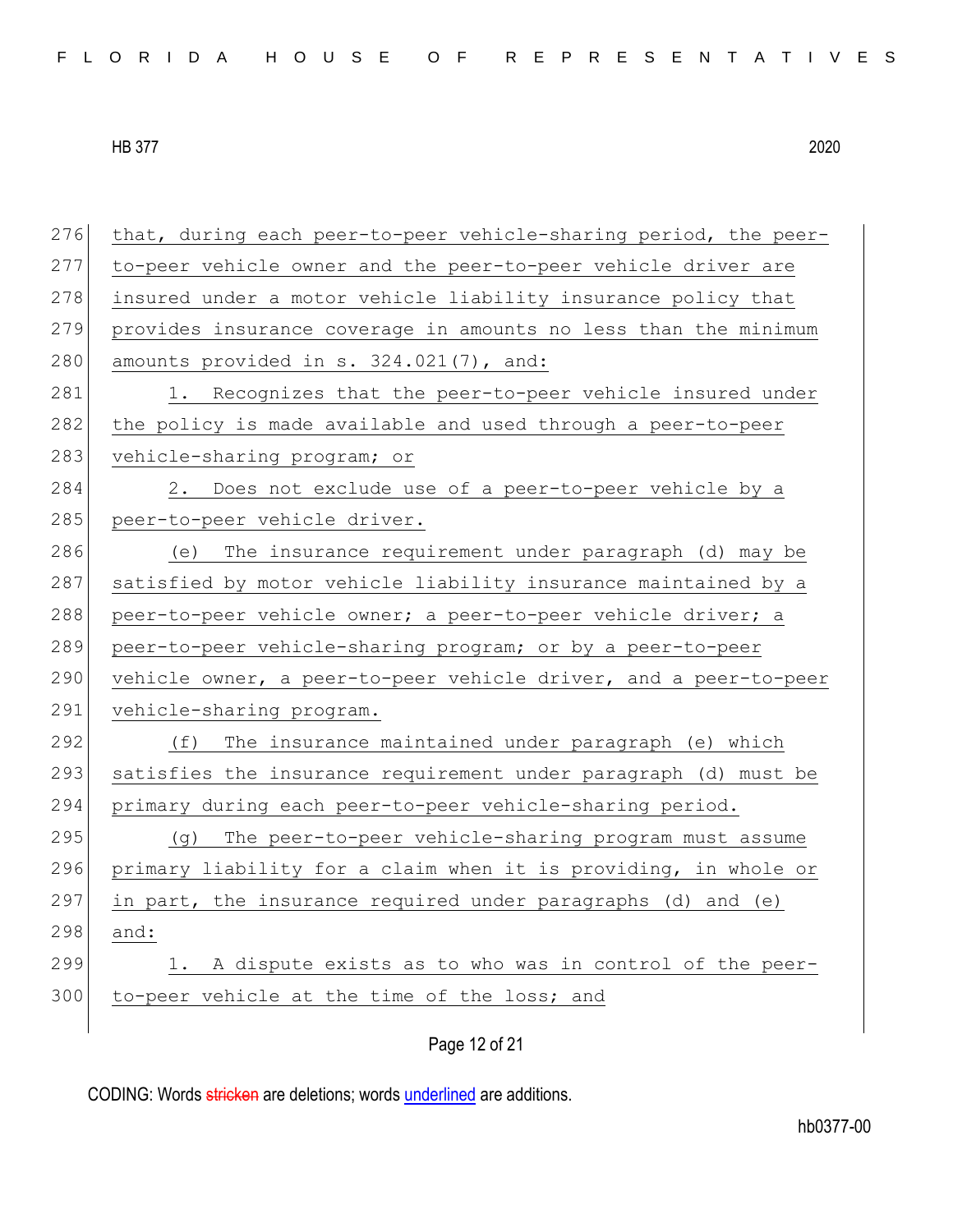| FLORIDA HOUSE OF REPRESENTATIVES |  |
|----------------------------------|--|
|----------------------------------|--|

 2. The peer-to-peer vehicle-sharing program does not have available, did not retain, or fails to provide the information required in paragraph  $(11)(c)$ . (h) The peer-to-peer vehicle owner's insurer shall indemnify the peer-to-peer vehicle-sharing program to the extent 306 of the insurer's obligation, if any, under the applicable insurance policy, if it is determined that the peer-to-peer vehicle owner was in control of the peer-to-peer vehicle at the time of the loss. (i) If insurance maintained by a peer-to-peer vehicle owner or peer-to-peer vehicle driver in accordance with paragraph (e) lapses or does not provide the required coverage, insurance maintained by a peer-to-peer vehicle-sharing program shall provide the coverage required by paragraph (d) beginning with the first dollar of a claim and the insurer has the duty to defend such claim except under circumstances specified in paragraph (b). 318 (j) Coverage under a motor vehicle insurance policy maintained by the peer-to-peer vehicle-sharing program may not be dependent on another motor vehicle insurer first denying a claim. 322 (k) This subsection does not: 323 1. Limit the liability of the peer-to-peer vehicle-sharing program for any act or omission of the program itself which 325 results in injury to any person as a result of the use of a

Page 13 of 21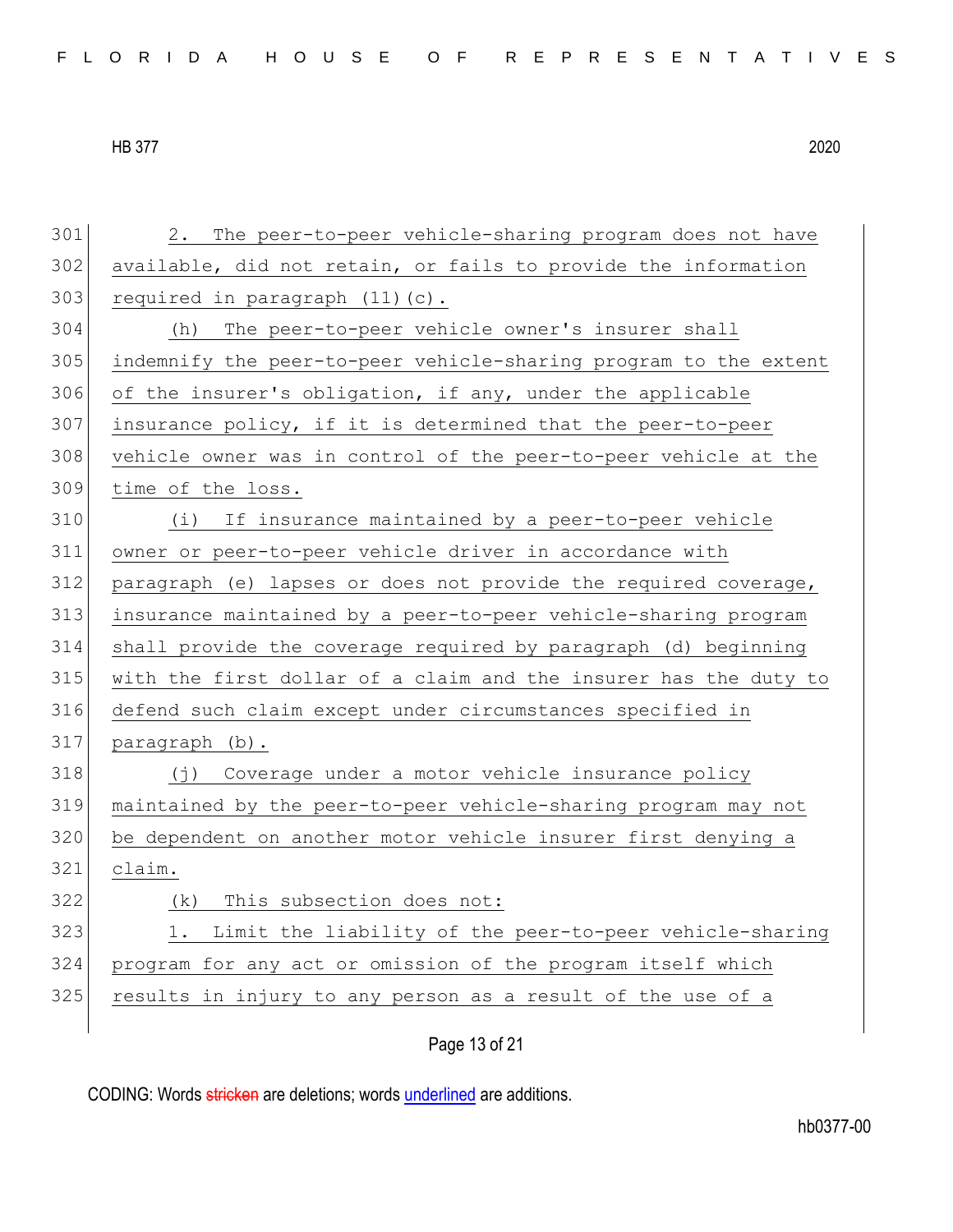peer-to-peer vehicle through the peer-to-peer vehicle-sharing program; or 328 2. Limit the ability of the peer-to-peer vehicle-sharing program to seek indemnification, by contract, from the peer-to-330 peer vehicle owner or the peer-to-peer vehicle driver for economic losses the peer-to-peer vehicle-sharing program sustains which result from a breach of the terms and conditions of the peer-to-peer vehicle-sharing program agreement. (3) NOTIFICATION OF IMPLICATIONS OF A LIEN.—At the time a peer-to-peer vehicle owner registers a vehicle for use through a peer-to-peer vehicle-sharing program and before the owner makes 337 the vehicle available for use through the program, the program must notify the owner that, if the vehicle has a lien against it, the use of the vehicle through the program, including use without physical damage coverage, may violate the terms of the 341 contract with the lienholder. (4) EXCLUSIONS IN MOTOR VEHICLE LIABILITY INSURANCE POLICIES.— (a) An authorized insurer that writes motor vehicle liability insurance in this state may exclude any coverage and the duty to defend or indemnify for any claim under the peer-to- peer vehicle owner's motor vehicle liability insurance policy, including, but not limited to: 349 1. Liability coverage for bodily injury and property 350 damage;

Page 14 of 21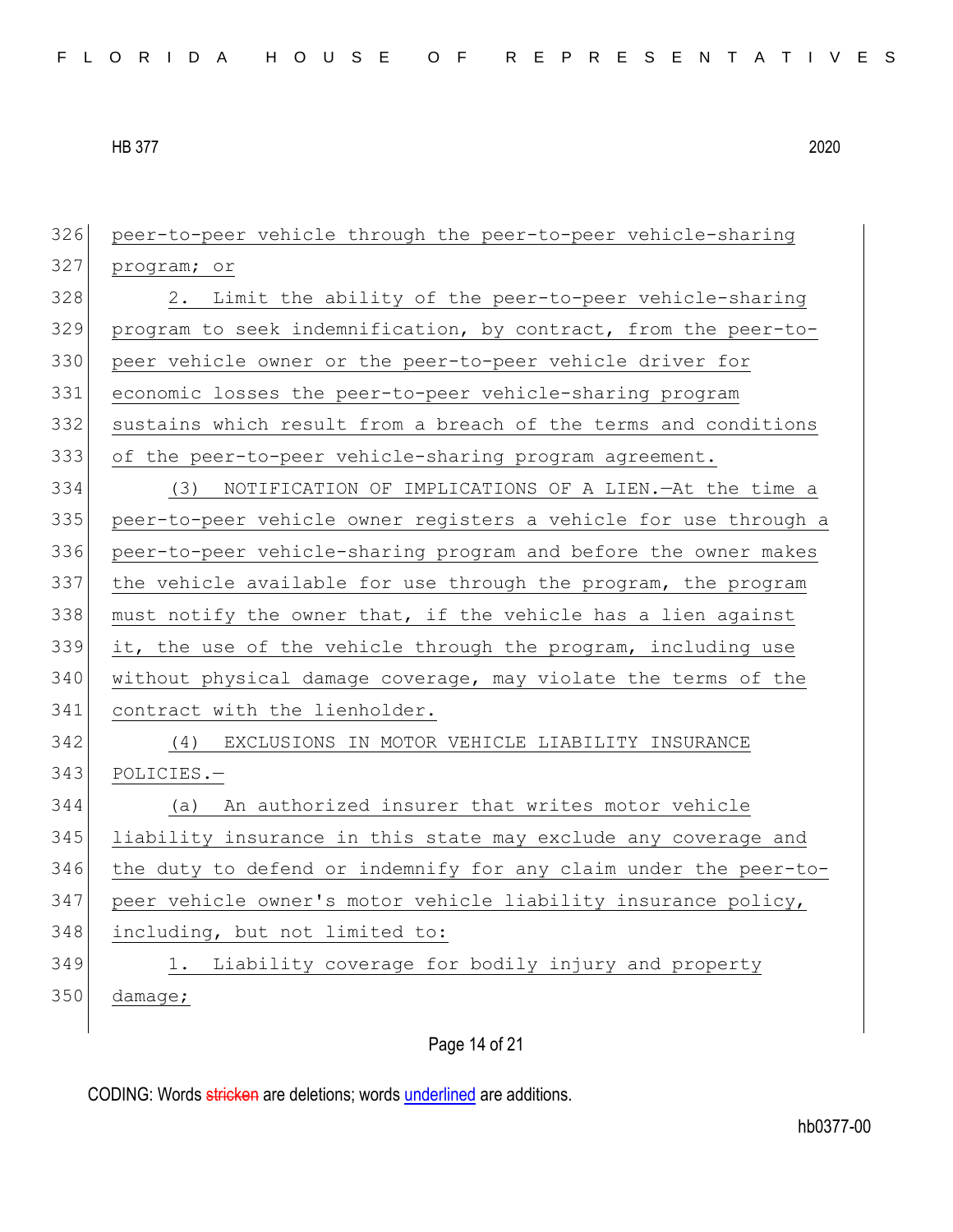| FLORIDA HOUSE OF REPRESENTATIVES |  |
|----------------------------------|--|
|----------------------------------|--|

| 351 | $2$ .<br>Personal injury protection coverage;                    |
|-----|------------------------------------------------------------------|
| 352 | 3.<br>Uninsured and underinsured motorist coverage;              |
| 353 | 4.<br>Medical payments coverage;                                 |
| 354 | 5.<br>Comprehensive physical damage coverage; and                |
| 355 | Collision physical damage coverage.<br>6.                        |
| 356 | This subsection does not invalidate or limit an<br>(b)           |
| 357 | exclusion contained in a motor vehicle liability insurance       |
| 358 | policy, including any insurance policy in use or approved for    |
| 359 | use which excludes coverage for motor vehicles made available    |
| 360 | for rent, hire, or for any business use, including peer-to-peer  |
| 361 | vehicle sharing.                                                 |
| 362 | $(5)$ RECORDKEEPING.-                                            |
| 363 | (a) A peer-to-peer vehicle-sharing program must collect          |
| 364 | and verify records pertaining to the use of peer-to-peer         |
| 365 | vehicles, including, but not limited to, times used, fees paid   |
| 366 | by the peer-to-peer vehicle driver, and revenues received by the |
| 367 | peer-to-peer vehicle owner.                                      |
| 368 | Pursuant to all applicable federal and state privacy<br>(b)      |
| 369 | obligations, and after receiving the informed consent of the     |
| 370 | peer-to-peer vehicle owner and the peer-to-peer vehicle driver,  |
| 371 | a peer-to-peer vehicle-sharing program must provide the          |
| 372 | information collected pursuant to paragraph (a), upon request,   |
| 373 | to the owner, the owner's insurer, and the driver's insurer to   |
| 374 | facilitate a claim investigation.                                |
| 375 | The program must retain the records required in this<br>(C)      |
|     | Page 15 of 21                                                    |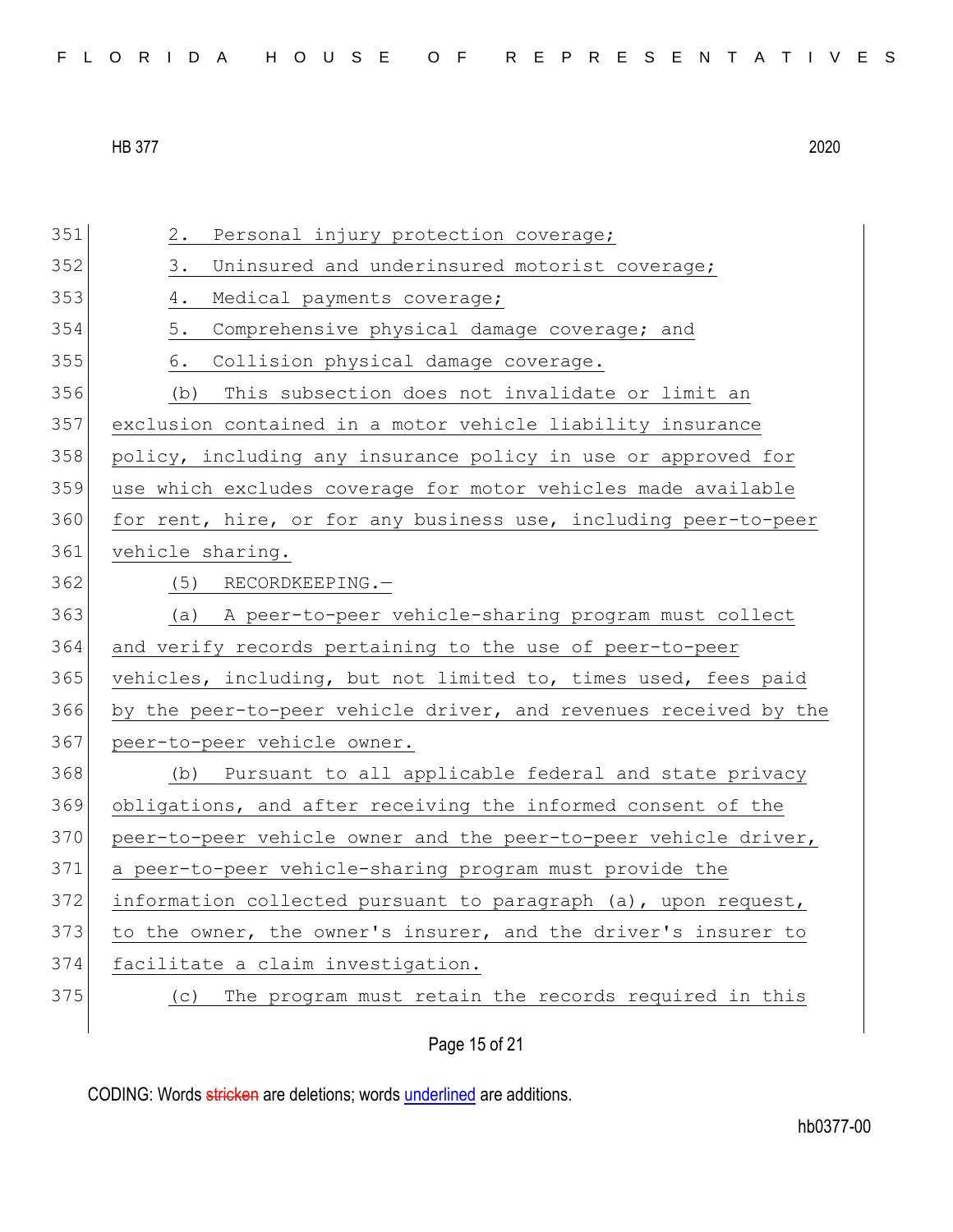| 376 | subsection for not less than 3 years.                           |
|-----|-----------------------------------------------------------------|
| 377 | CONTRIBUTION AGAINST INDEMNIFICATION. - A motor vehicle<br>(6)  |
| 378 | insurer that defends or indemnifies a claim arising from the    |
| 379 | operation of a peer-to-peer vehicle that is excluded under the  |
| 380 | terms of its policy may seek contribution against the peer-to-  |
| 381 | peer vehicle-sharing program if the claim is made against the   |
| 382 | peer-to-peer vehicle owner or the peer-to-peer vehicle driver   |
| 383 | for loss or injury that occurs during the peer-to-peer vehicle- |
| 384 | sharing period.                                                 |
| 385 | (7) INSURABLE INTEREST.-                                        |
| 386 | (a) A peer-to-peer vehicle-sharing program has an               |
| 387 | insurable interest in a vehicle during the sharing period.      |
| 388 | This subsection does not impose liability on a peer-<br>(b)     |
|     |                                                                 |
| 389 | to-peer vehicle-sharing program to maintain the coverage        |
| 390 | mandated by subsection (2).                                     |
| 391 | (c) A peer-to-peer vehicle-sharing program may own and          |
| 392 | maintain as the named insured one or more policies of motor     |
| 393 | vehicle liability insurance which provide coverage for:         |
| 394 | Liabilities assumed by the peer-to-peer vehicle-sharing<br>1.   |
| 395 | program under agreement;                                        |
| 396 | 2. Liability of the peer-to-peer vehicle owner;                 |
| 397 | 3.<br>Damage or loss to the vehicle; or                         |
| 398 | Liability of the peer-to-peer vehicle driver.<br>4.             |
| 399 | (8)<br>CONSUMER PROTECTIONS.-                                   |
| 400 | Each peer-to-peer vehicle-sharing program agreement<br>(a)      |

Page 16 of 21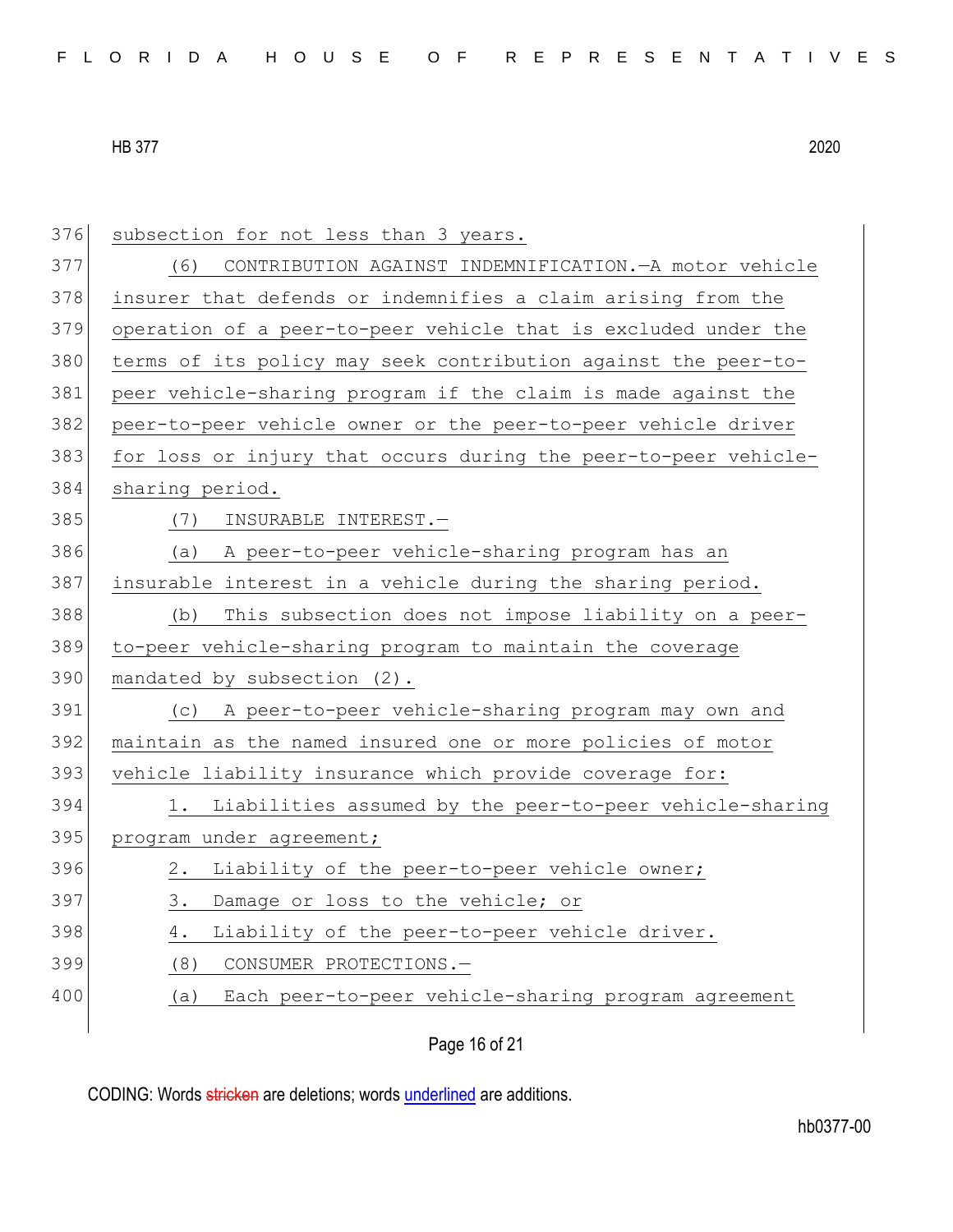401 made in this state must disclose to the peer-to-peer vehicle 402 owner and the peer-to-peer vehicle driver: 403 1. Any right of a program to seek indemnification from the 404 owner or the driver for economic losses the program sustains 405 which result from a breach of the terms and conditions of the 406 agreement; 407 2. That a motor vehicle liability insurance policy issued 408 to the owner for the peer-to-peer vehicle or to the driver does 409 not provide defense indemnity for any claim asserted by the 410 program; 411 3. That the program's financial responsibility afforded to 412 the owner and driver is available only during the peer-to-peer 413 vehicle-sharing period; 414 4. That, for any use of the peer-to-peer vehicle by the 415 driver after the peer-to-peer vehicle-sharing termination time, 416 the driver and owner may not have coverage; 417 5. The daily rate, fees, costs, and, if applicable, any 418 insurance or protection package costs that are charged to the 419 owner or driver; and 420 6. That the peer-to-peer vehicle owner's motor vehicle 421 liability insurance may not provide coverage for the vehicle. 422 (b) Each peer-to-peer vehicle-sharing program agreement 423 made in this state must disclose to the peer-to-peer vehicle 424 driver: 425 1. An emergency telephone number to contact personnel

Page 17 of 21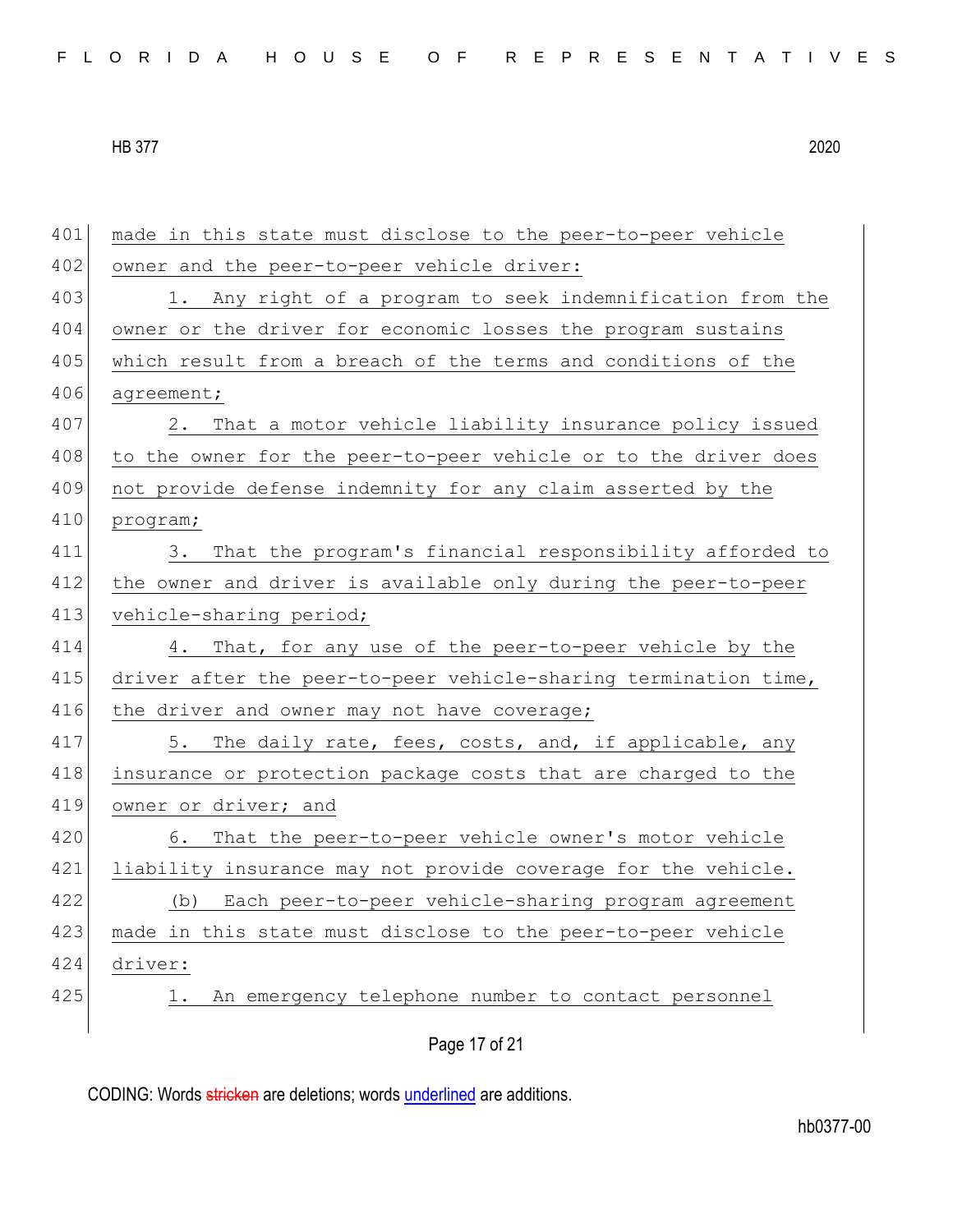426 capable of fielding roadside assistance requests and other 427 customer service inquiries; and 428 2. Any conditions under which a driver must maintain a 429 personal motor vehicle insurance policy, and any required 430 coverage limits, on a primary basis in order to rent the peer-431 to-peer vehicle. 432 (9) RESPONSIBILITY FOR EQUIPMENT.—The peer-to-peer 433 vehicle-sharing program has sole responsibility for any 434 equipment that is put in or on the vehicle, such as a GPS system 435 or other device, used to monitor or facilitate the sharing, and 436 must agree to indemnify and hold harmless the owner for any 437 damage to or theft of such equipment during the sharing period 438 which is not caused by the owner. The program may seek indemnity 439 from the driver for any loss or damage to such equipment which 440 occurs during the sharing period. 441 (10) AUTOMOBILE SAFETY RECALLS. 442 (a) At the time an owner registers a vehicle for use in 443 the program, and before the owner makes the vehicle available 444 for use, the peer-to-peer vehicle-sharing program must: 445 1. Verify that the vehicle does not have any safety 446 recalls for which repairs have not been made; and 447 2. Notify the owner of the requirements under paragraph 448 (c). 449 (b) The program must periodically, at least once in each 450 72-hour period, verify that any vehicle available for use

Page 18 of 21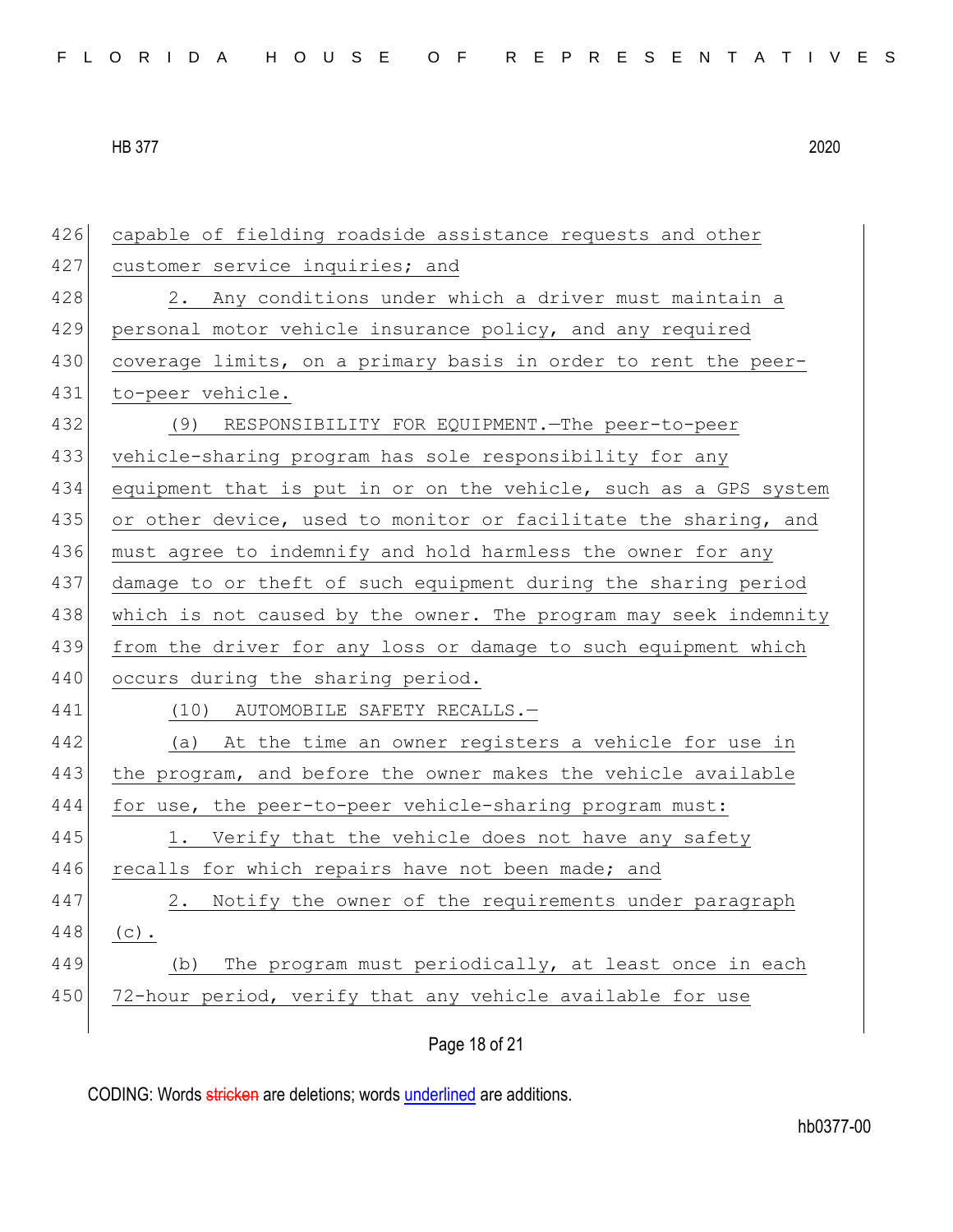451 through the program is not subject to an open safety recall for 452 which repairs have not been made. 453 (c) If the peer-to-peer vehicle owner has received notice 454 of a safety recall on the vehicle, he or she may not make the 455 vehicle available for use through a peer-to-peer vehicle-sharing 456 program until the safety recall repair has been made. Upon 457 receiving notice of a safety recall on the vehicle when it is 458 available for use through the program, the owner shall remove 459 the vehicle from availability as soon as practicable, but in no 460 case more than 48 hours after receiving the notice of the safety 461 recall, and until the safety recall repair has been made. Upon 462 receiving notice of a safety recall on the vehicle, and in no 463 case more than 48 hours after such receipt, when such vehicle is 464 in the possession of the driver, the owner must notify the 465 program of the safety recall so that the program may notify the 466 driver and the vehicle can be removed from use until the owner 467 effects the necessary safety recall repair. 468 (11) DRIVER LICENSE VERIFICATION AND RETENTION. 469 (a) A peer-to-peer vehicle-sharing program may not enter 470 into a peer-to-peer vehicle-sharing program agreement with a 471 driver unless the driver who will operate the peer-to-peer 472 vehicle: 473 1. Holds an unexpired driver license in this state which 474 authorizes the driver to operate vehicles of the class of the 475 peer-to-peer vehicle; or

## Page 19 of 21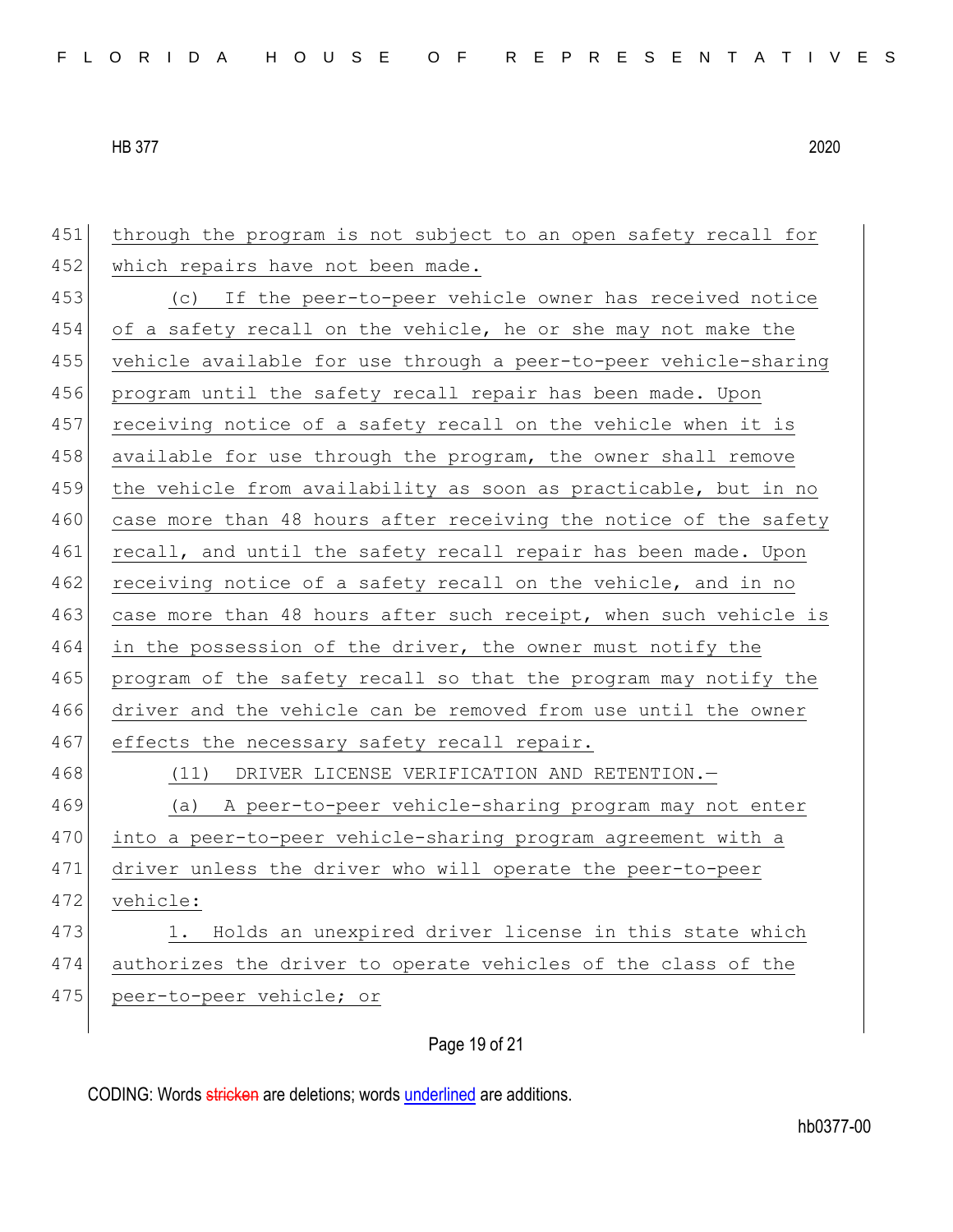| 476 | 2.<br>Is a nonresident who:                                      |
|-----|------------------------------------------------------------------|
| 477 | Has an unexpired driver license issued by the state or<br>а.     |
| 478 | country of the driver's residence which authorizes the driver in |
| 479 | that state or country to drive vehicles of the class of the      |
| 480 | peer-to-peer vehicle; and                                        |
| 481 | b. Is at least the same age as that required of a resident       |
| 482 | to drive.                                                        |
| 483 | A peer-to-peer vehicle-sharing program may not rent a<br>(b)     |
| 484 | motor vehicle to another until the driver license of the peer-   |
| 485 | to-peer vehicle driver has been inspected and the program has    |
| 486 | verified that the driver license is unexpired.                   |
| 487 | (c) A peer-to-peer vehicle-sharing program must keep a           |
| 488 | record of:                                                       |
| 489 | The registration number of the peer-to-peer vehicle;<br>1.       |
| 490 | The name and address of the peer-to-peer vehicle<br>2.           |
| 491 | driver;                                                          |
| 492 | 3.<br>The driver license number of the peer-to-peer vehicle      |
| 493 | driver and the place where the license was issued; and           |
| 494 | Each other person, if any, who will operate the peer-<br>4.      |
| 495 | to-peer vehicle.                                                 |
| 496 | Such record must be open to inspection by any police<br>(d)      |
| 497 | officer, or officer or employee of the Department of Law         |
| 498 | Enforcement.                                                     |
| 499 | If a peer-to-peer vehicle-sharing program rents a<br>(e)         |
| 500 | peer-to-peer vehicle to a driver through digital, electronic, or |
|     |                                                                  |

Page 20 of 21